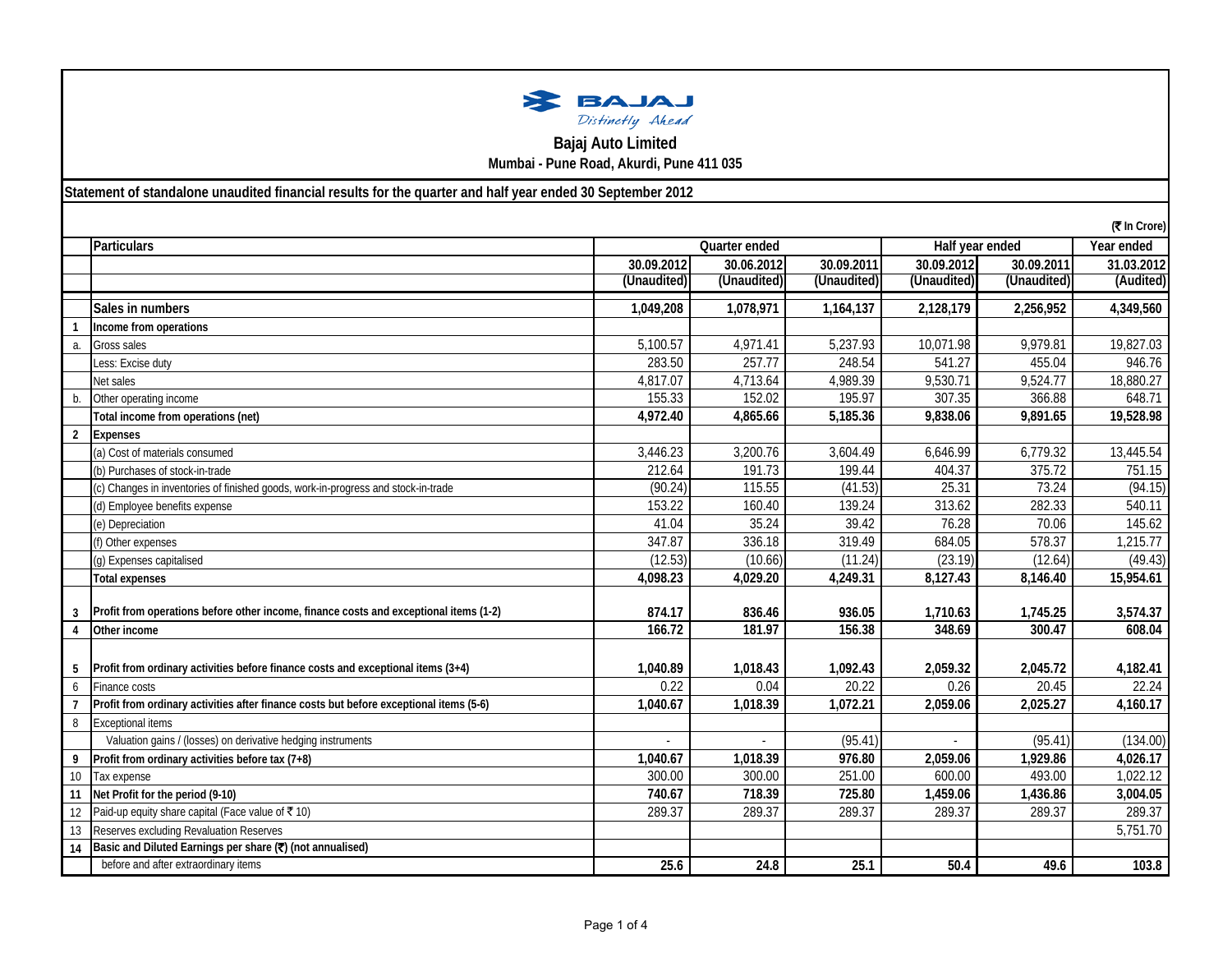| <b>Particulars</b>                                                                                                |             | Quarter ended   |             | Half year ended |             | Year ended      |
|-------------------------------------------------------------------------------------------------------------------|-------------|-----------------|-------------|-----------------|-------------|-----------------|
|                                                                                                                   | 30.09.2012  | 30.06.2012      | 30.09.2011  | 30.09.2012      | 30.09.2011  | 31.03.2012      |
| A Particulars of shareholding                                                                                     |             |                 |             |                 |             |                 |
| Public shareholding @                                                                                             |             |                 |             |                 |             |                 |
| Number of shares                                                                                                  | 144,633,688 | 144,633,688     | 144,633,688 | 144,633,688     | 144,633,688 | 144,633,688     |
| Percentage of shareholding                                                                                        | 49.98%      | 49.98%          | 49.98%      | 49.98%          | 49.98%      | 49.98%          |
| 2 Promoters & Promoter Group Shareholding                                                                         |             |                 |             |                 |             |                 |
| (a) Pledged / Encumbered                                                                                          |             |                 |             |                 |             |                 |
| Number of shares                                                                                                  | 206.585     | $(*)$ 2,656,585 | 437,091     | 206.585         | 437,091     | $(*)$ 2,656,585 |
| Percentage of shares (as a % of the total shareholding of promoters and promoter group)                           | 0.14%       | 1.84%           | 0.30%       | 0.14%           | 0.30%       | 1.84%           |
| Percentage of shares (as a % of the total share capital of the company)                                           | 0.07%       | 0.92%           | 0.15%       | 0.07%           | 0.15%       | 0.92%           |
| (b) Non-encumbered                                                                                                |             |                 |             |                 |             |                 |
| Number of shares                                                                                                  | 144,526,747 | 142.076.747     | 144.296.241 | 144,526,747     | 144,296,241 | 142.076.747     |
| Percentage of shares (as a % of the total shareholding of promoters and promoter group)                           | 99.86%      | 98.16%          | 99.70%      | 99.86%          | 99.70%      | 98.16%          |
| Percentage of shares (as a % of the total share capital of the company)                                           | 49.95%      | 49.10%          | 49.87%      | 49.95%          | 49.87%      | 49.10%          |
| @ including equity shares represented by GDRs.                                                                    |             |                 |             |                 |             |                 |
| * The term "encumbrance" has the same meaning as assigned to it in regulation 28(3) of the SAST Regulations, 2011 |             |                 |             |                 |             |                 |

\* The term "encumbrance" has the same meaning as assigned to it in regulation 28(3) of the SAST Regulations, 2011

|   |                                                | Quarter ended |
|---|------------------------------------------------|---------------|
|   |                                                | 30.09.2012    |
| R | Investor complaints                            |               |
|   | Pending at the beginning of the quarter        |               |
|   | Received during the quarter                    |               |
|   | Disposed of during the quarter                 |               |
|   | Remaining unresolved at the end of the quarter | Nil           |

| Segment-wise revenue, results and capital employed |                                                     |                                  |             |             |             |             |                      |
|----------------------------------------------------|-----------------------------------------------------|----------------------------------|-------------|-------------|-------------|-------------|----------------------|
|                                                    |                                                     |                                  |             |             |             |             | <b>(₹ In Crore )</b> |
|                                                    | <b>Particulars</b>                                  | Quarter ended<br>Half year ended |             |             |             | Year ended  |                      |
|                                                    |                                                     | 30.09.2012                       | 30.06.2012  | 30.09.2011  | 30.09.2012  | 30.09.2011  | 31.03.2012           |
|                                                    |                                                     | (Unaudited)                      | (Unaudited) | (Unaudited) | (Unaudited) | (Unaudited) | (Audited)            |
|                                                    | Segment revenue                                     |                                  |             |             |             |             |                      |
|                                                    | Automotive                                          | 5,049.58                         | 4,954.81    | 5,267.26    | 10,004.39   | 10,044.55   | 19,804.11            |
|                                                    | Investments                                         | 89.54                            | 92.82       | 74.48       | 182.36      | 147.57      | 332.91               |
|                                                    | Total                                               | 5,139.12                         | 5,047.63    | 5,341.74    | 10,186.75   | 10,192.12   | 20,137.02            |
|                                                    | Segment profit / (loss) before tax and finance cost |                                  |             |             |             |             |                      |
|                                                    | Automotive                                          | 951.35                           | 925.61      | 922.54      | 1,876.96    | 1,802.74    | 3,721.53             |
|                                                    | Investments                                         | 89.54                            | 92.82       | 74.48       | 182.36      | 147.57      | 326.88               |
|                                                    | Total                                               | 1,040.89                         | 1,018.43    | 997.02      | 2,059.32    | 1,950.31    | 4,048.41             |
|                                                    | Less: Finance cost                                  | 0.22                             | 0.04        | 20.22       | 0.26        | 20.45       | 22.24                |
|                                                    | Total profit before tax                             | 1,040.67                         | 1,018.39    | 976.80      | 2,059.06    | 1,929.86    | 4,026.17             |
| 3                                                  | Capital employed                                    |                                  |             |             |             |             |                      |
|                                                    | Automotive                                          | 1,902.80                         | 1,234.87    | 908.33      | 1,902.80    | 908.33      | 1,463.85             |
|                                                    | Investments                                         | 5,897.07                         | 6,872.26    | 5,490.59    | 5,897.07    | 5,490.59    | 6,094.68             |
|                                                    | Unallocable                                         | 8.05                             | (1,516.69)  | (120.31)    | 8.05        | (120.31)    | (1, 371.54)          |
|                                                    | Total                                               | 7.807.92                         | 6,590.44    | 6,278.61    | 7,807.92    | 6,278.61    | 6,186.99             |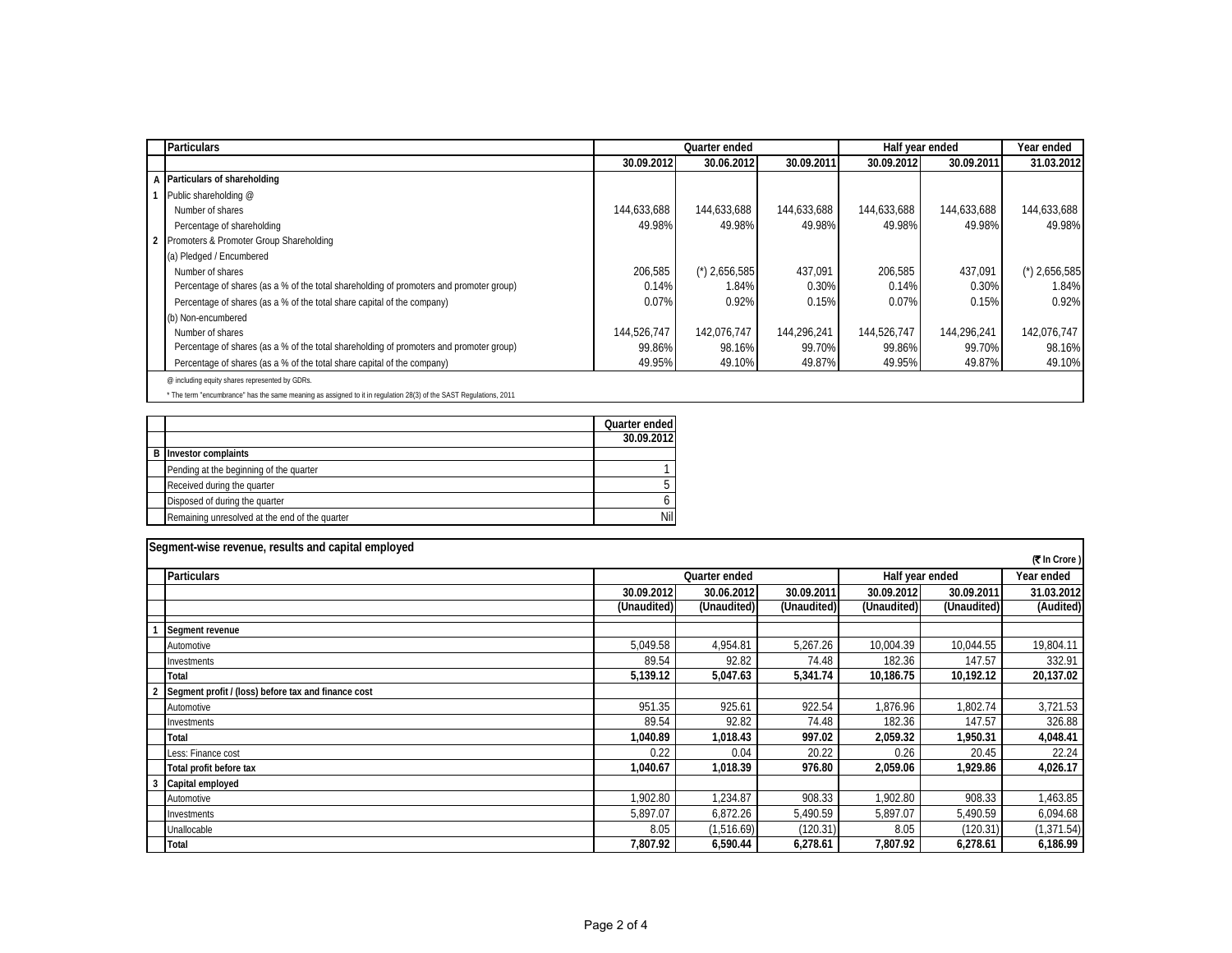| Notes:                                                                                                                                               |                                       |                   |                   |               |  |  |  |
|------------------------------------------------------------------------------------------------------------------------------------------------------|---------------------------------------|-------------------|-------------------|---------------|--|--|--|
|                                                                                                                                                      |                                       |                   |                   |               |  |  |  |
| 1. Disclosure of assets and liabilities as per clause 41(I)(ea) of the listing agreement for the half year ended 30 September 2012 -<br>(そ In Crore) |                                       |                   |                   |               |  |  |  |
|                                                                                                                                                      |                                       | As at             | As at             | As at         |  |  |  |
|                                                                                                                                                      | Particulars                           | 30 September 2012 | 30 September 2011 | 31 March 2012 |  |  |  |
|                                                                                                                                                      |                                       | (Unaudited)       | (Unaudited)       | (Audited)     |  |  |  |
| A                                                                                                                                                    | <b>Equity and liabilities</b>         |                   |                   |               |  |  |  |
| 1                                                                                                                                                    | Shareholders' funds                   |                   |                   |               |  |  |  |
|                                                                                                                                                      | (a) Share capital                     | 289.37            | 289.37            | 289.37        |  |  |  |
|                                                                                                                                                      | (b) Reserves and surplus              | 7,348.99          | 5,813.76          | 5,751.70      |  |  |  |
|                                                                                                                                                      | Sub-total - Shareholders' funds       | 7,638.36          | 6,103.13          | 6,041.07      |  |  |  |
| 2                                                                                                                                                    | Non-current liabilities               |                   |                   |               |  |  |  |
|                                                                                                                                                      | (a) Long-term borrowings              | 111.57            | 151.38            | 97.48         |  |  |  |
|                                                                                                                                                      | (b) Deferred tax liabilities (net)    | 57.99             | 24.10             | 48.44         |  |  |  |
|                                                                                                                                                      | (c) Other long term liabilities       | 136.82            | 173.44            | 157.07        |  |  |  |
|                                                                                                                                                      | (d) Long-term provisions              | 129.85            | 145.53            | 111.85        |  |  |  |
|                                                                                                                                                      | Sub-total - Non-current liabilities   | 436.23            | 494.45            | 414.84        |  |  |  |
| 3                                                                                                                                                    | <b>Current liabilities</b>            |                   |                   |               |  |  |  |
|                                                                                                                                                      | (a) Short-term borrowings             | 1.50              | 0.48              |               |  |  |  |
|                                                                                                                                                      | (b) Trade payables                    | 2,310.15          | 2,307.46          | 1,957.79      |  |  |  |
|                                                                                                                                                      | (c) Other current liabilities         | 604.99            | 430.70            | 604.33        |  |  |  |
|                                                                                                                                                      | (d) Short-term provisions             | 476.56            | 525.24            | 2,063.04      |  |  |  |
|                                                                                                                                                      | Sub-total - Current liabilities       | 3,393.20          | 3,263.88          | 4,625.16      |  |  |  |
|                                                                                                                                                      | <b>Total - Equity and liabilities</b> | 11,467.79         | 9,861.46          | 11,081.07     |  |  |  |
| B                                                                                                                                                    | <b>Assets</b>                         |                   |                   |               |  |  |  |
| 1                                                                                                                                                    | Non-current assets                    |                   |                   |               |  |  |  |
|                                                                                                                                                      | (a) Fixed assets                      | 1,870.04          | 1,515.53          | 1,523.38      |  |  |  |
|                                                                                                                                                      | (b) Non-current investments           | 3,804.77          | 4,046.92          | 3,786.21      |  |  |  |
|                                                                                                                                                      | (c) Long-term loans and advances      | 508.47            | 279.30            | 579.90        |  |  |  |
|                                                                                                                                                      | (d) Other non-current assets          | 1.93              | 401.82            | 1.43          |  |  |  |
|                                                                                                                                                      | Sub-total - Non-current assets        | 6,185.21          | 6,243.57          | 5,890.92      |  |  |  |
| 2                                                                                                                                                    | <b>Current assets</b>                 |                   |                   |               |  |  |  |
|                                                                                                                                                      | (a) Current investments               | 1,370.62          | 561.97            | 1,096.60      |  |  |  |
|                                                                                                                                                      | (b) Inventories                       | 630.51            | 485.56            | 678.53        |  |  |  |
|                                                                                                                                                      | (c) Trade receivables                 | 799.93            | 727.26            | 422.79        |  |  |  |
|                                                                                                                                                      | (d) Cash and bank balances            | 640.04            | 501.84            | 1,653.83      |  |  |  |
|                                                                                                                                                      | (e) Short-term loans and advances     | 1,535.71          | 878.62            | 1,042.81      |  |  |  |
|                                                                                                                                                      | (f) Other current assets              | 305.77            | 462.64            | 295.59        |  |  |  |
|                                                                                                                                                      | Sub-total - Current assets            | 5,282.58          | 3,617.89          | 5,190.15      |  |  |  |
|                                                                                                                                                      | <b>Total - Assets</b>                 | 11,467.79         | 9,861.46          | 11,081.07     |  |  |  |